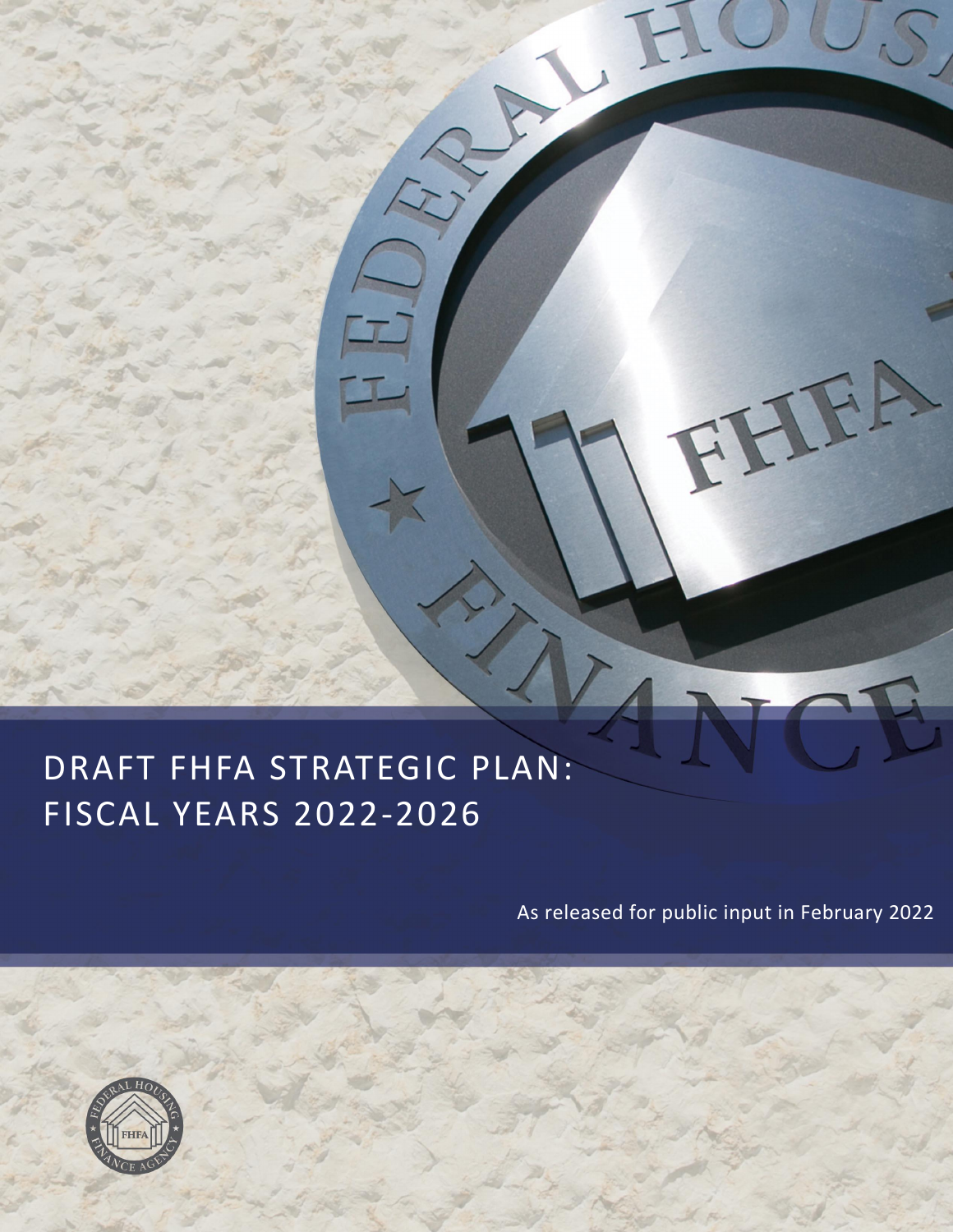#### **Table of Contents**

| I.<br>11.                                                                      | Regulator<br>Conservator                                                                                                                                                                                                                                                                                                                                                                                                                                                                                                                                                                   | 4<br>5                  |  |  |
|--------------------------------------------------------------------------------|--------------------------------------------------------------------------------------------------------------------------------------------------------------------------------------------------------------------------------------------------------------------------------------------------------------------------------------------------------------------------------------------------------------------------------------------------------------------------------------------------------------------------------------------------------------------------------------------|-------------------------|--|--|
| Strategic Goal 1: Secure the regulated entities' safety and soundness 6        |                                                                                                                                                                                                                                                                                                                                                                                                                                                                                                                                                                                            |                         |  |  |
| I.<br>11.                                                                      | Objective 1.1: Identify risks to the regulated entities and assess the<br>safety and soundness of regulated entity operations<br>Objective 1.2: Require timely remediation of Matters Requiring Attention                                                                                                                                                                                                                                                                                                                                                                                  | 6<br>7                  |  |  |
| Ш.<br>IV.                                                                      | Objective 1.3: Preserve and conserve Enterprise assets while managing<br>the conservatorships<br>Objective 1.4: Identify options for incorporating climate change into<br>regulated entity governance                                                                                                                                                                                                                                                                                                                                                                                      | 7<br>8                  |  |  |
| Strategic Goal 2: Foster housing finance markets that promote equitable access |                                                                                                                                                                                                                                                                                                                                                                                                                                                                                                                                                                                            |                         |  |  |
| I.<br>11.<br>Ш.<br>IV.<br>v.                                                   | Objective 2.1: Promote sustainable access to mortgage credit<br>Objective 2.2: Advance equity in housing finance, including through<br>compliance with fair lending laws and regulations<br>Objective 2.3: Serve as a reliable source of information and analysis on<br>the state of housing finance markets and related issues<br>Objective 2.4: Facilitate greater availability of affordable housing supply,<br>including affordable rental housing<br>Objective 2.5: Support leveraging of technology and data to further<br>promote efficiency and cost savings in mortgage processes | 8<br>9<br>9<br>10<br>10 |  |  |
| Strategic Goal 3: Responsibly steward FHFA's infrastructure  10                |                                                                                                                                                                                                                                                                                                                                                                                                                                                                                                                                                                                            |                         |  |  |
| 11.<br>Ш.                                                                      | I. Objective 3.1: Cultivate a high-performing, diverse, accountable, and<br>engaged workforce<br>Objective 3.2: Ensure efficient and effective stewardship of Agency<br>resources<br>Objective 3.3: Deliver high-quality support services that promote the<br>Agency's mission effectiveness and safeguard the Agency's infrastructure                                                                                                                                                                                                                                                     | 11<br>11<br>11          |  |  |
|                                                                                | Challenges and Risks that May Hinder Achievement of Strategic Goals  13                                                                                                                                                                                                                                                                                                                                                                                                                                                                                                                    |                         |  |  |

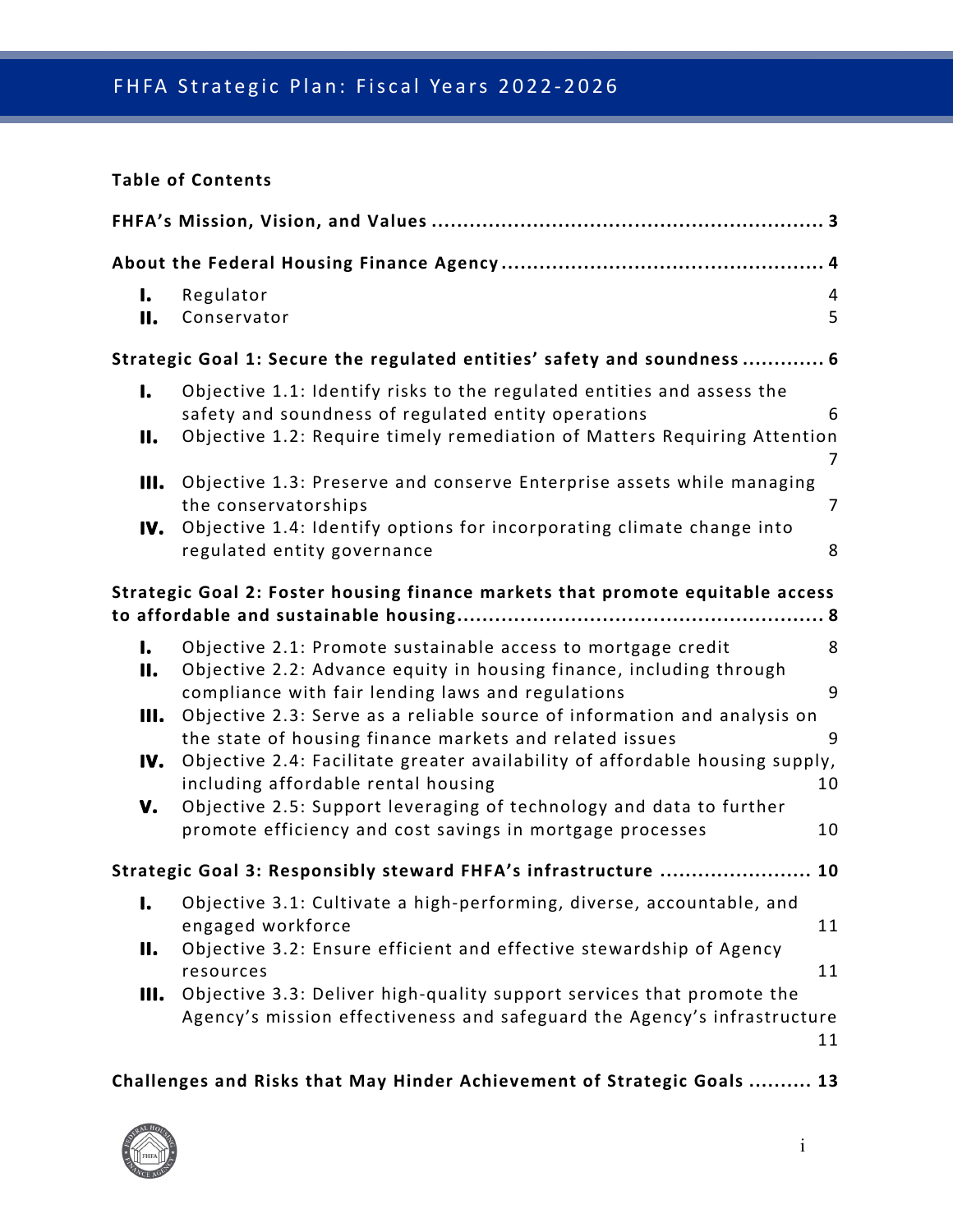# FHFA Strategic Plan: Fiscal Years 2022-2026

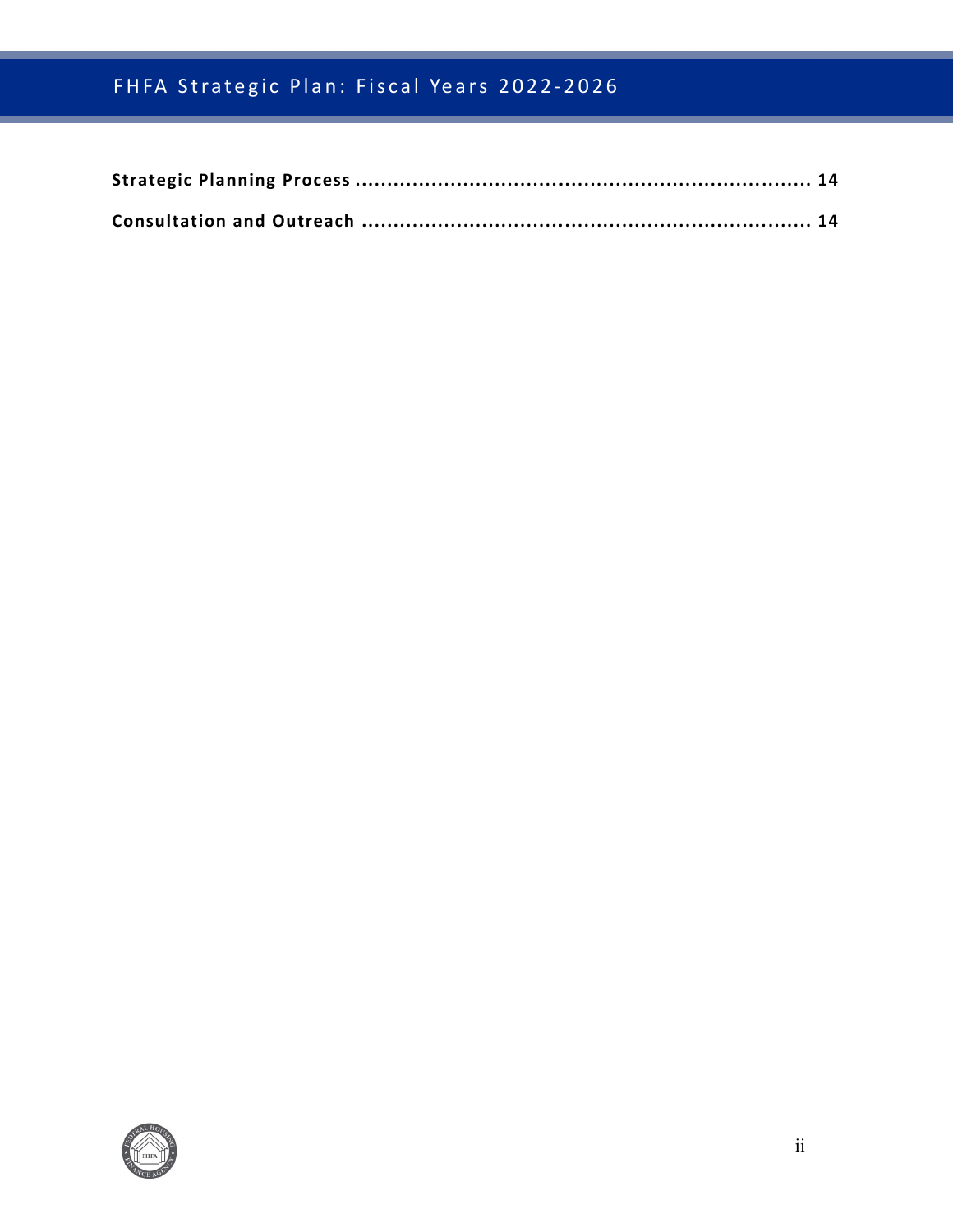### <span id="page-3-0"></span>**FHFA's Mission, Vision, and Values**

#### **Mission**

Ensure the regulated entities fulfill their mission by operating in a safe and sound manner to serve as a reliable source of liquidity for equitable and sustainable housing finance and community investment throughout the economic cycle.

#### **Vision**

For FHFA's supervisory, regulatory, and mission-related activities to support a reliable, stable, equitable, and liquid U.S. housing finance system.

#### **Values**

FHFA's culture is built on a foundation of competence, diversity, equity, and inclusion. Accordingly, FHFA employees emulate the following values:

| Fairness  | We value varied perspectives and thoughts and treat others with impartiality.                                                         |
|-----------|---------------------------------------------------------------------------------------------------------------------------------------|
|           | <i>Accountability</i> We are responsible for carrying out our work with transparency and professional<br>excellence.                  |
| Integrity | We are committed to the highest ethical and professional standards to inspire trust<br>and confidence in our work and in one another. |
| Respect   | We treat others with dignity, share information and resources, and collaborate.                                                       |

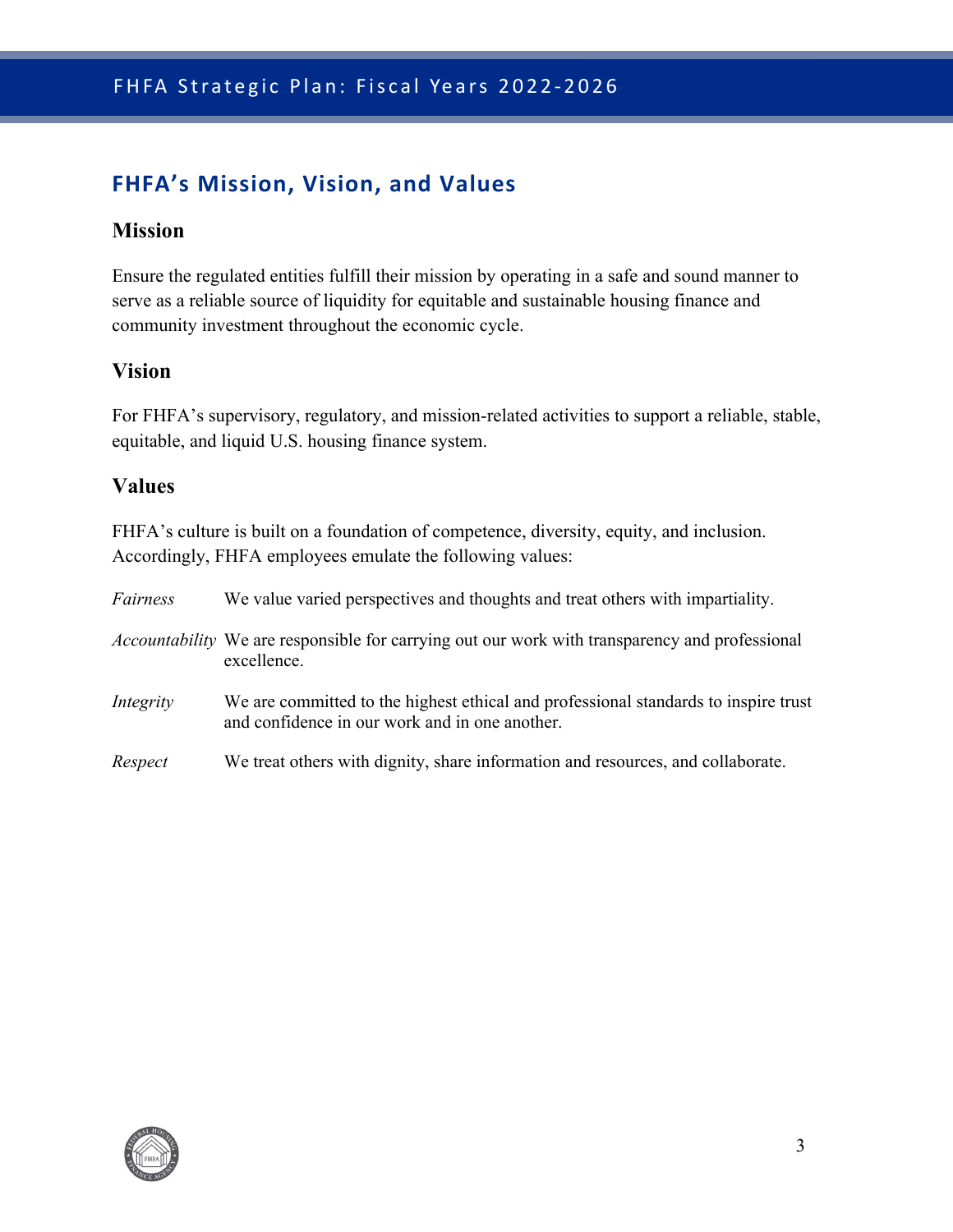# <span id="page-4-0"></span>**About the Federal Housing Finance Agency**

The Federal Housing Finance Agency (FHFA) was established by the Housing and Economic Recovery Act of 2008 (HERA), amending the Federal Housing Enterprises Financial Safety and Soundness Act of 1992 (Safety and Soundness Act). The Agency is responsible for the effective supervision, regulation, and housing mission oversight of the Federal National Mortgage Association (Fannie Mae); the Federal Home Loan Mortgage Corporation (Freddie Mac); Common Securitization Solutions, LLC (CSS); and the Federal Home Loan Bank System, which includes 11 Federal Home Loan Banks (FHLBanks) and the Office of Finance (OF), a joint office of the FHLBanks. FHFA's mission is to ensure that Fannie Mae, Freddie Mac, and the FHLBanks (together, the regulated entities<sup>[1](#page-4-2)</sup>) fulfill their mission by operating in a safe and sound manner so that they serve as a reliable source of liquidity and funding for housing finance and community investment throughout the economic cycle. Since September 6, 2008, FHFA has also served as conservator of Fannie Mae and Freddie Mac (together, the Enterprises).

#### <span id="page-4-1"></span>**I. Regulator**

The Safety and Soundness Act, as amended by HERA, assigns to FHFA regulatory oversight of the Enterprises and the FHLBank System.<sup>[2](#page-4-3)</sup> The statute vests FHFA with the authorities, similar to those of other prudential financial regulators, to maintain the financial health of the regulated entities. FHFA is responsible for supervising the business and operations of the regulated entities to ensure that they are safe and sound and aligned with the missions set forth in their authorizing statutes. FHFA exercises these regulatory and supervisory authorities by issuing rules, policy guidance documents, and regulatory orders.

The Safety and Soundness Act requires FHFA to fulfill the following duties:

- (A) to oversee the prudential operations of each regulated entity; and
- (B) to ensure that

i. each regulated entity operates in a safe and sound manner, including maintenance of adequate capital and internal controls;

<span id="page-4-3"></span> $^{2}$  12 U.S.C. § 4513.



<span id="page-4-2"></span><sup>&</sup>lt;sup>1</sup> OF is not a "regulated entity" as the term is defined by statute (see 12 U.S.C. 4502(20)). However, for convenience, references to the "regulated entities" in this document should be read to also apply to OF unless otherwise noted.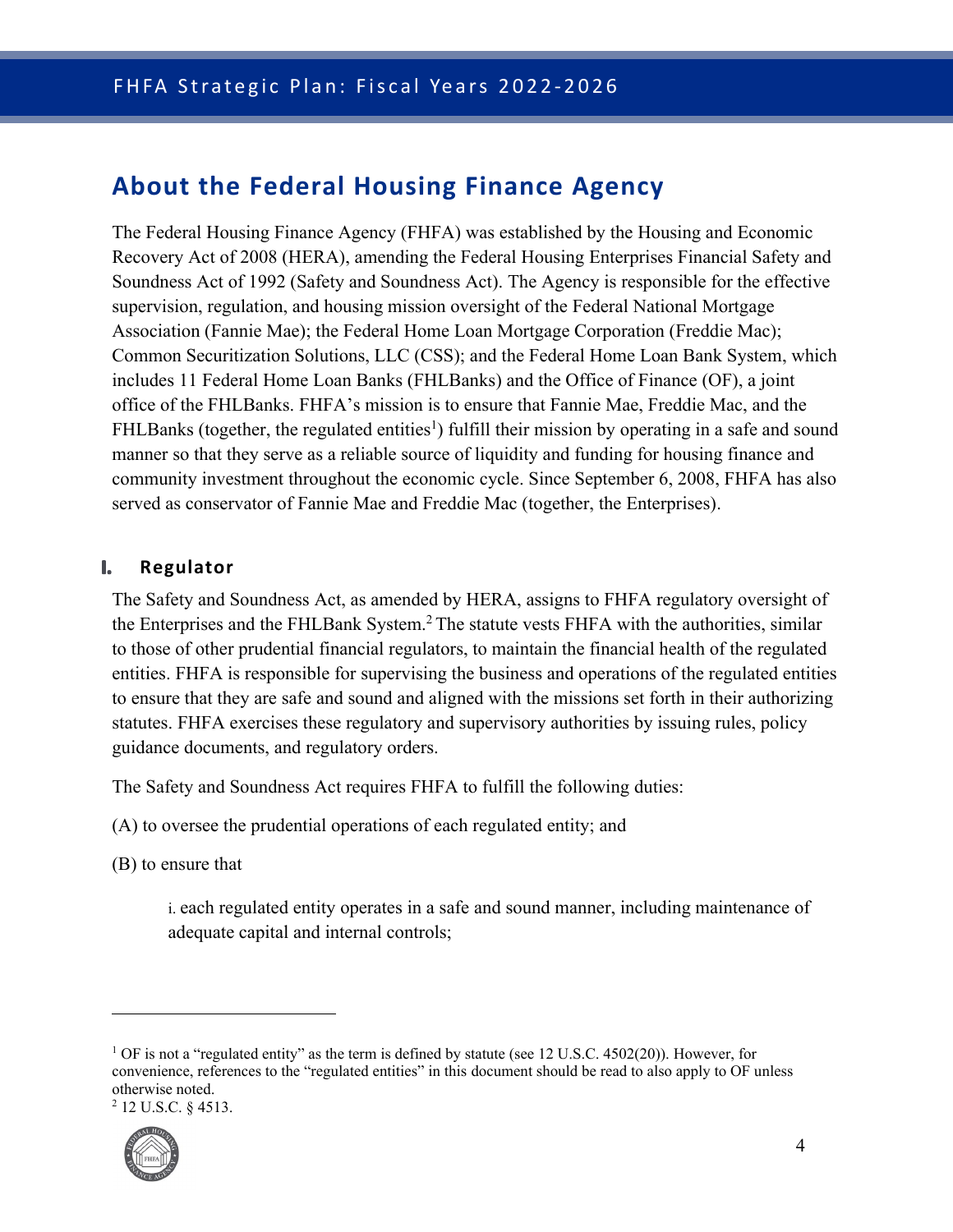ii. the operations and activities of each regulated entity foster liquid, efficient, competitive, and resilient national housing finance markets (including activities relating to mortgages on housing for low- and moderate-income families involving a reasonable economic return that may be less than the return earned on other activities);

iii. each regulated entity complies with the Safety and Soundness Act and the rules, regulations, guidelines, and orders issued under this chapter and the authorizing statutes;

iv. each regulated entity carries out its statutory mission only through activities that are authorized under and consistent with the Safety and Soundness Act and the authorizing statues; and

v. the activities of each regulated entity and the manner in which such regulated entity is operated are consistent with the public interest.<sup>[3](#page-5-1)</sup>

#### **II. Conservator**

<span id="page-5-0"></span>FHFA's authority as both conservator and regulator of the Enterprises is based upon statutory mandates, which include the following conservatorship authorities granted by HERA:

(D) …take such action as may be—

i. necessary to put the regulated entity in a sound and solvent condition; and

ii. appropriate to carry on the business of the regulated entity and preserve and conserve the assets and property of the regulated entity.<sup>[4](#page-5-2)</sup>

Continuing the business of the Enterprises in conservatorships also incorporates the abovereferenced responsibilities that are enumerated in 12 U.S.C.  $\S$  4513(a)(1).

Additionally, under the Emergency Economic Stabilization Act of 2008, FHFA has a statutory responsibility in its capacity as conservator to "implement a plan that seeks to maximize assistance for homeowners and use its authority to encourage the servicers of the underlying mortgages, and considering net present value to the taxpayer, to take advantage of…available programs to minimize foreclosures."[5](#page-5-3)

<span id="page-5-3"></span> $5$  12 U.S.C. § 5220(b)(1).



<span id="page-5-1"></span> $3$  12 U.S.C. § 4513(a)(1).

<span id="page-5-2"></span> $4$  12 U.S.C. § 4617(b)(2)(D).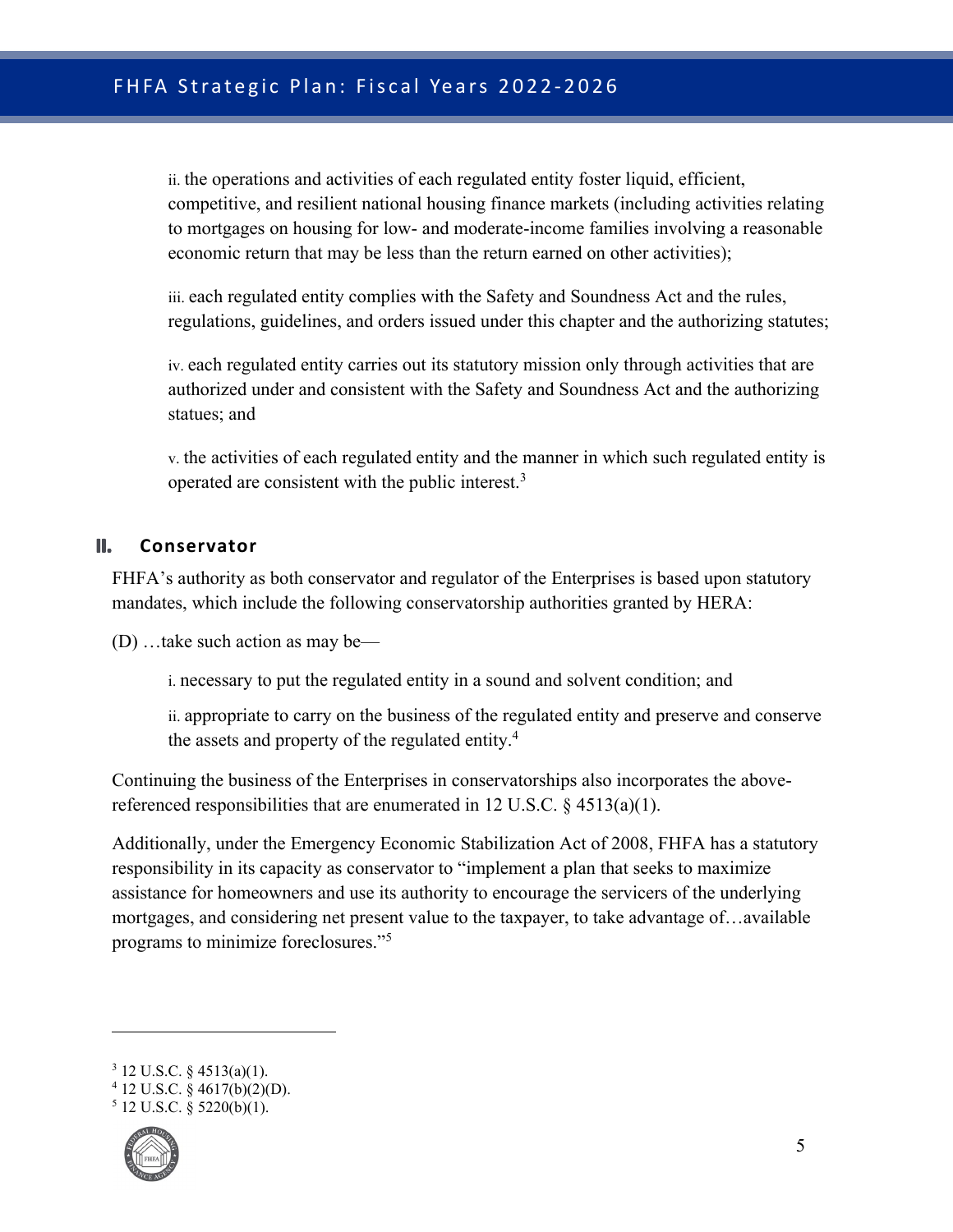# <span id="page-6-0"></span>**Strategic Goal 1: Secure the regulated entities' safety and soundness**

As regulator of the FHLBank System and as regulator and conservator of the Enterprises, FHFA promotes safe and sound operations at the regulated entities through the Agency's supervisory program. FHFA uses a risk-based approach to conducting supervisory examinations, which prioritizes examination activities based on the risk a given practice poses to a regulated entity's safe and sound operation or its compliance with applicable laws and regulations. FHFA will assess the safe and sound operations of the regulated entities through annual examinations, targeted examinations, ongoing monitoring, and off-site reviews, as appropriate. FHFA uses a uniform examination rating system to assign ratings for the FHLBanks, the Office of Finance, CSS, and the Enterprises. FHFA assigns ratings as follows:

1) Composite rating for the overall condition of each regulated entity; and

2) Individual component ratings for Capital, Asset Quality, Management, Earnings, Liquidity, Sensitivity to Market Risk, and Operational Risk (CAMELSO).<sup>[6](#page-6-2)</sup>

FHFA assigns these ratings for each regulated entity on an annual basis.

### <span id="page-6-1"></span>**I. Objective 1.1: Identify risks to the regulated entities and assess the safety and soundness of regulated entity operations**

- 1. Conduct risk-focused supervision and examination work, including ongoing monitoring, targeted examinations, onsite reviews, periodic special and horizontal reviews, and annual examinations;
- 2. Ensure regulated entity compliance with laws and regulations and adherence to financial standards;
- 3. Conduct diversity and inclusion supervision and examinations and assign ratings;
- 4. Develop and administer stress and other supervisory tests, as appropriate;
- 5. Monitor emerging risks, industry trends, supervisory standards, and macro-economic market conditions in order to inform risk assessments and adjust supervisory approaches, when appropriate;

<span id="page-6-2"></span><sup>6</sup> FHFA assigns only individual component ratings for Management and Operational Risk for the Office of Finance and CSS.

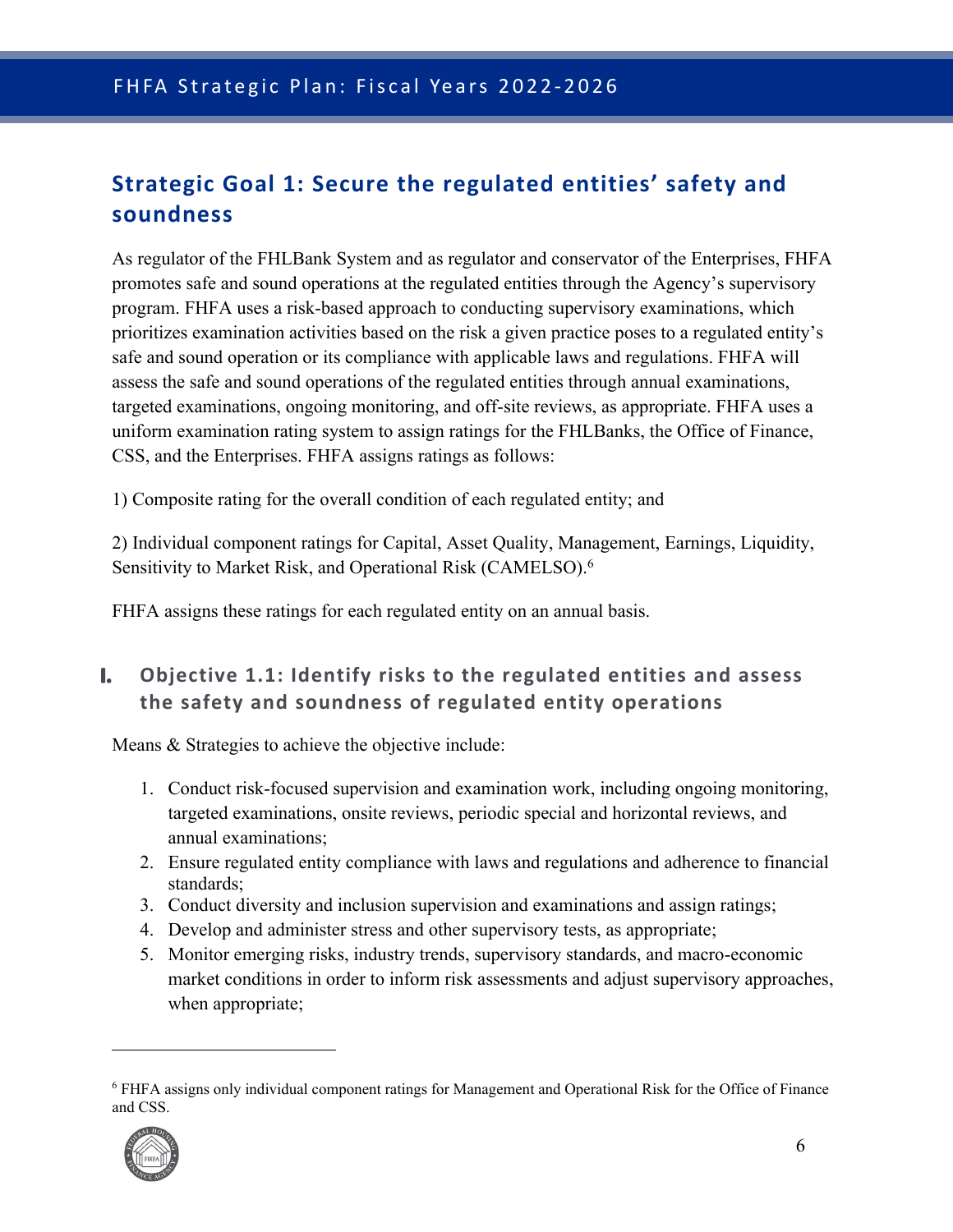- 6. Ensure the Enterprises establish and maintain standards for sellers, servicers, and counterparties that strengthen the overall functioning and resiliency of the mortgage markets;
- 7. Issue supervisory guidance, supervisory policies, and regulations to set standards and expectations for safe and sound operation of the regulated entities; and
- 8. Continue to enhance training and development of examination staff, including through continued implementation of the Housing Finance Examiner commissioning program.

### <span id="page-7-0"></span>**II. Objective 1.2: Require timely remediation of Matters Requiring Attention**

Means & Strategies to achieve the objective include:

- 1. Produce finding memoranda that clearly identify Matters Requiring Attention (MRAs) at the regulated entities;
- 2. Monitor remediation of MRAs for both timeliness and efficacy;
- 3. Track the status of MRAs to ensure proper and timely remediation at the regulated entities; and
- 4. Conduct ongoing monitoring to assess the regulated entities' progress in remediating MRAs.

### <span id="page-7-1"></span>**III. Objective 1.3: Preserve and conserve Enterprise assets while managing the conservatorships**

- 1. Provide clear conservatorship expectations to Enterprise boards and management;
- 2. Develop a readiness framework for the Enterprises;
- 3. Oversee the Enterprises' implementation of capital plans to achieve regulatory capital requirements;
- 4. Require the Enterprises to transfer a significant amount of credit risk to private investors; and
- 5. Require the Enterprises to update their pricing frameworks to enhance safety and soundness while providing enhanced support for core mission borrowers.

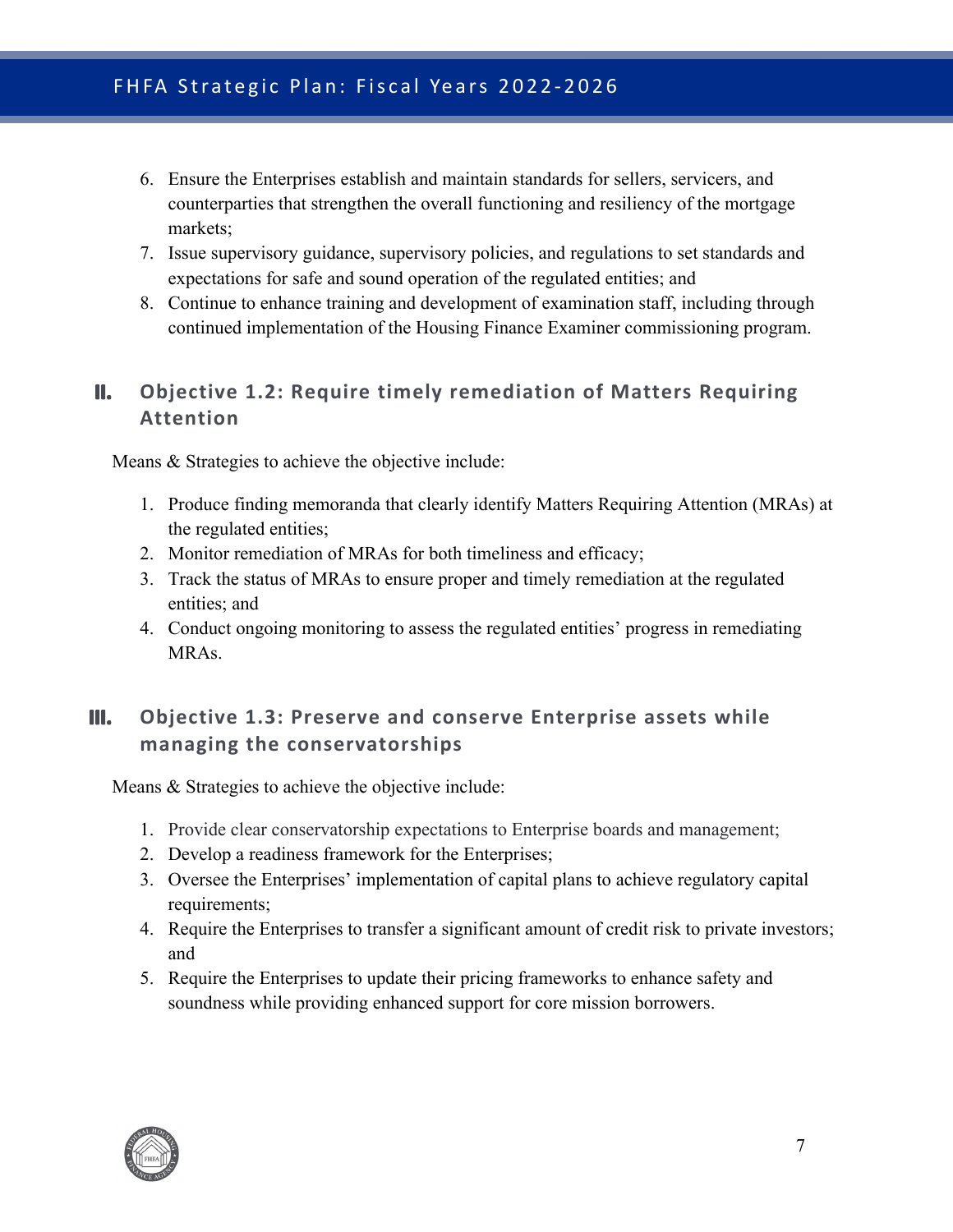### <span id="page-8-0"></span>**IV. Objective 1.4: Identify options for incorporating climate change into regulated entity governance**

Means & Strategies to achieve the objective include:

- 1. Conduct research on the risks and effects of climate change on the housing finance system;
- 2. Build on experiences with natural disaster response to ensure prioritization of climate change at FHFA and the regulated entities; and
- 3. Improve climate data collection, analysis, and reporting.

# <span id="page-8-1"></span>**Strategic Goal 2: Foster housing finance markets that promote equitable access to affordable and sustainable housing**

Improving affordable housing opportunities and supply for homebuyers and renters – particularly the underserved – is an Agency priority. FHFA also has the statutory obligation to ensure that the operations and activities of each regulated entity foster liquid, efficient, competitive, and resilient national housing finance markets. FHFA is committed to equitable access to the regulated entities' financial services by qualified institutions and borrowers. Additionally, FHFA will continue to promote transparency and market stability by monitoring and reporting on trends in housing and mortgage markets, such as trends in house prices, guarantee fees, and borrower sentiment.

#### <span id="page-8-2"></span>**I. Objective 2.1: Promote sustainable access to mortgage credit**

- 1. Monitor the Enterprises' efforts to identify specific actions to increase and preserve sustainable mortgage purchase and refinance credit for all qualified borrowers, with additional focus on low- and moderate-income families, communities of color, rural areas, and other underserved populations;
- 2. Oversee the Enterprises' statutory mission obligations under the Affordable Housing Goals and Duty to Serve requirements;
- 3. Ensure the FHLBanks continue to provide advances in a safe and sound manner in support of member liquidity and to comply with Affordable Housing Program (AHP) and Community Investment Program (CIP) statutory requirements;

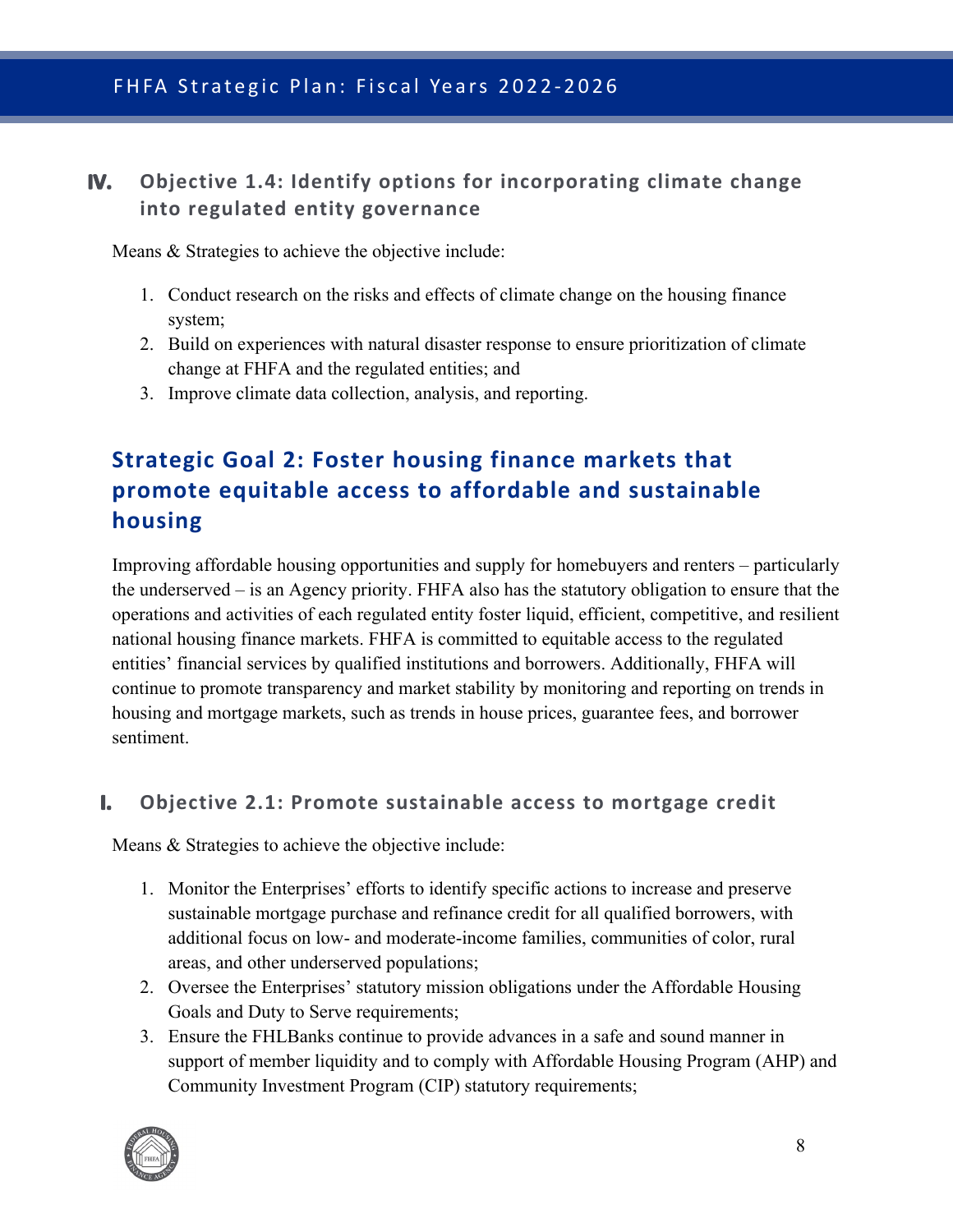# FHFA Strategic Plan: Fiscal Years 2022-2026

- 4. Ensure the FHLBanks serve each state in their district under the AHP and CIP programs and the FHLBanks' Community Lending Plans identify and seek to fulfill the needs of communities throughout the district, including tribal communities;
- 5. Continue to ensure sustainable loss mitigation; and
- <span id="page-9-0"></span>6. Monitor the Enterprises' efforts to ensure a level playing field for small and large sellers.<sup>[7](#page-9-2)</sup>

### **II. Objective 2.2: Advance equity in housing finance, including through compliance with fair lending laws and regulations**

Means & Strategies to achieve the objective include:

- 1. Promote fair and equitable treatment of mortgage borrowers and sustainable housing opportunities;
- 2. Oversee the Enterprises' implementation of Equitable Housing Finance plans and ensure the Enterprises take meaningful actions to achieve the goals and objectives in the plans;
- 3. Conduct equity and fair lending assessments, as well as targeted examinations for fair lending compliance, on the regulated entities' policies, products, and initiatives;
- 4. Ensure that the regulated entities maintain effective fair lending programs that identify, assess, monitor, and mitigate fair lending risk and prevent the occurrence of fair lending violations; and
- <span id="page-9-1"></span>5. Publish data and analysis on fair lending, fair housing, and equity topics.

### **III. Objective 2.3: Serve as a reliable source of information and analysis on the state of housing finance markets and related issues**

- 1. Analyze and publish trends in house prices and the risk characteristics of mortgages;
- 2. Publish data on the affordability of Enterprise-backed rental units;
- 3. Conduct and publish research on issues affecting housing and financial markets;
- 4. Conduct and lead forums on relevant housing finance issues; and
- 5. Promote use of FHFA data products.

<span id="page-9-2"></span> $<sup>7</sup>$  An entity in the lending process that is the ultimate seller of a mortgage loan to an Enterprise is referred to as a</sup> "seller."

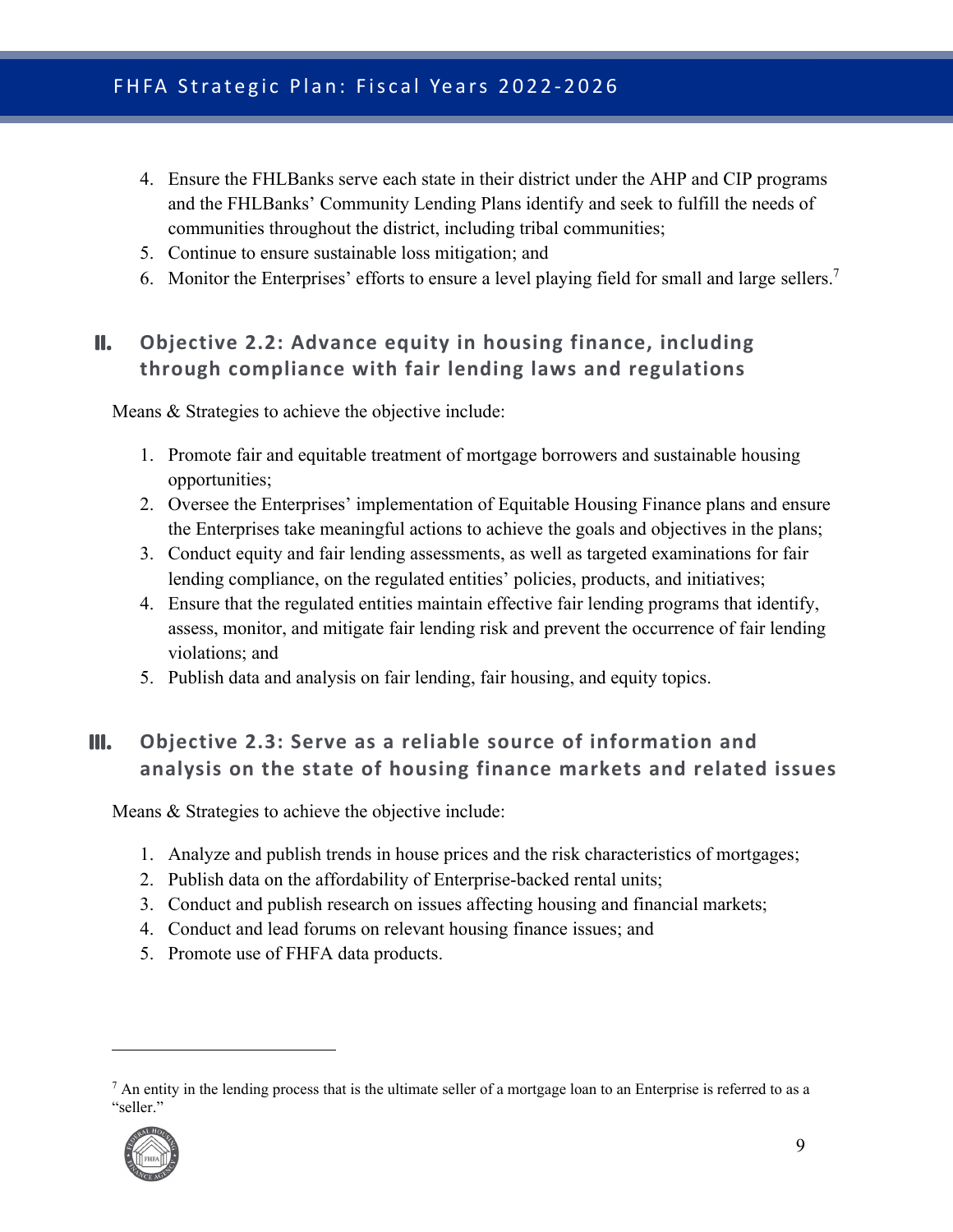### <span id="page-10-0"></span>**IV. Objective 2.4: Facilitate greater availability of affordable housing supply, including affordable rental housing**

Means & Strategies to achieve the objective include:

- 1. Oversee Enterprises' implementation of initiatives to increase the supply of housing affordable for low- and moderate-income households;
- 2. Continue to explore opportunities to further increase the number of 2–4-unit properties and manufactured housing and accessory dwelling units; and
- 3. Monitor the Enterprises' support of multifamily housing needs with a focus on affordable, underserved, and workforce segments of the market.

### <span id="page-10-1"></span>**V. Objective 2.5: Support leveraging of technology and data to further promote efficiency and cost savings in mortgage processes**

Means & Strategies to achieve the objective include:

- 1. Explore modernizing the single-family appraisal process to foster efficiency in mortgage markets, and address barriers to equitable valuation;
- 2. Explore opportunities to leverage non-traditional data, alternative approaches, and new technology in the mortgage underwriting process;
- 3. Continue implementation of the final rule on the validation and approval of third-party credit scores model(s) that can be used by the Enterprises; and
- 4. Research and explore opportunities for further incorporation of financial technology (Fintech) in activities of the regulated entities and other mortgage market participants.

# <span id="page-10-2"></span>**Strategic Goal 3: Responsibly steward FHFA's infrastructure**

FHFA is dedicated to fostering a high-performing culture that exemplifies the Agency's values and supports its work through effective and efficient management of its resources and infrastructure. FHFA's infrastructure is inclusive of all people, tools, resources, and programs that provide support for its mission.

Success in meeting FHFA's mission and goals requires empowered and supported staff and prudent business practices. Responsive, resilient, and efficient information technology (IT) capabilities are also essential to FHFA's ability to accomplish its mission. FHFA employs internal controls and performance information to ensure that resources are managed responsibly.

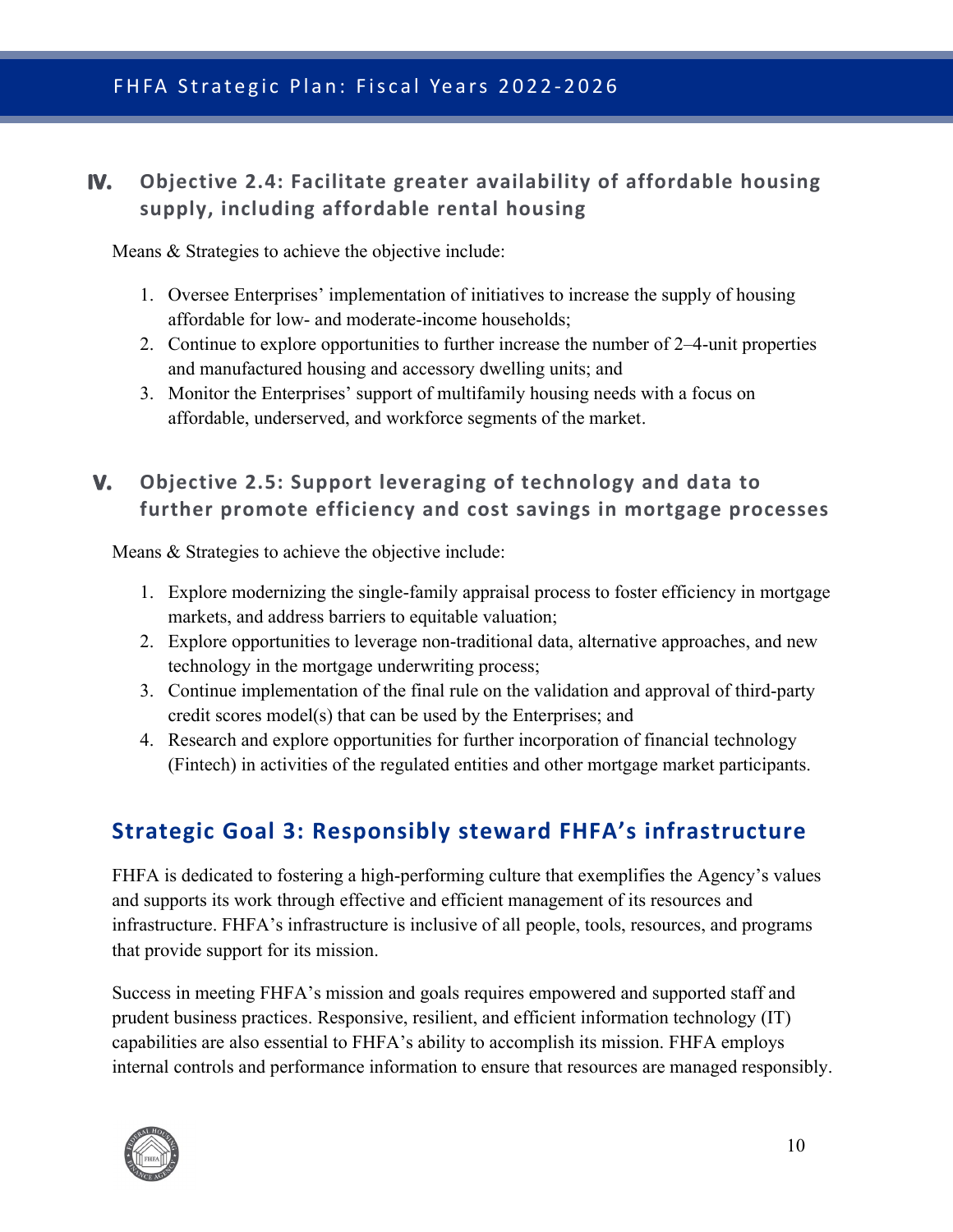In addition, the Agency integrates diversity, equity, and inclusion in all employment, management, and business activities at FHFA.

### <span id="page-11-0"></span>**I. Objective 3.1: Cultivate a high-performing, diverse, accountable, and engaged workforce**

Means & Strategies to achieve the objective include:

- 1. Develop and implement a dynamic Agency Human Capital Strategic plan to recruit and retain a high quality, inclusive workforce;
- 2. Encourage employee development through training, opportunities for career growth, and leadership development;
- 3. Leverage strategic tools, policies, and services to support the long-term effectiveness of a diverse, inclusive, accountable, and engaged workforce; and
- 4. Foster a workplace culture of dignity, inclusiveness, and respect that exemplifies FHFA's values.

### <span id="page-11-1"></span>**II. Objective 3.2: Ensure efficient and effective stewardship of Agency resources**

Means & Strategies to achieve the objective include:

- 1. Enhance Agency planning to ensure that resources for the Agency's core functions are available when needed;
- 2. Track the Agency's use of its resources, and identify opportunities to improve outcomes and control costs; and
- <span id="page-11-2"></span>3. Continue to enhance internal controls.

### **III. Objective 3.3: Deliver high-quality support services that promote the Agency's mission effectiveness and safeguard the Agency's infrastructure**

- 1. Develop and implement multi-year plans, including an IT Strategic Plan, that coordinate the delivery of internal services with FHFA's strategic needs;
- 2. Ensure the ongoing quality and reliability of internal support services;

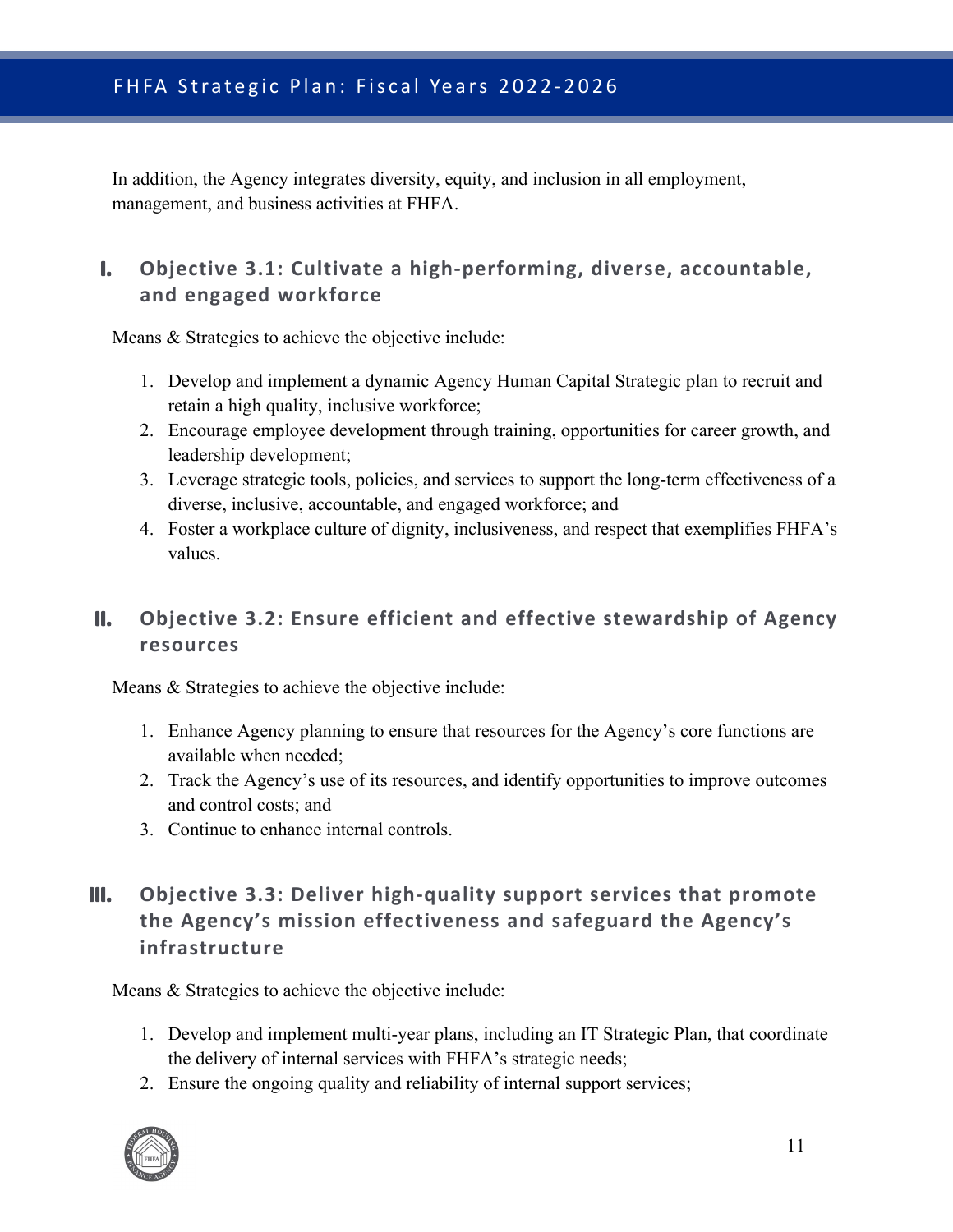# FHFA Strategic Plan: Fiscal Years 2022-2026

- 3. Invest in FHFA's infrastructure to support effective and efficient operations across the Agency;
- 4. Identify and address operational risks to the Agency, including cybersecurity risks; and
- 5. Safeguard Agency information technology while engaging with other government and private sector stakeholders on initiatives to identify and address cybersecurity risks to the financial sector.

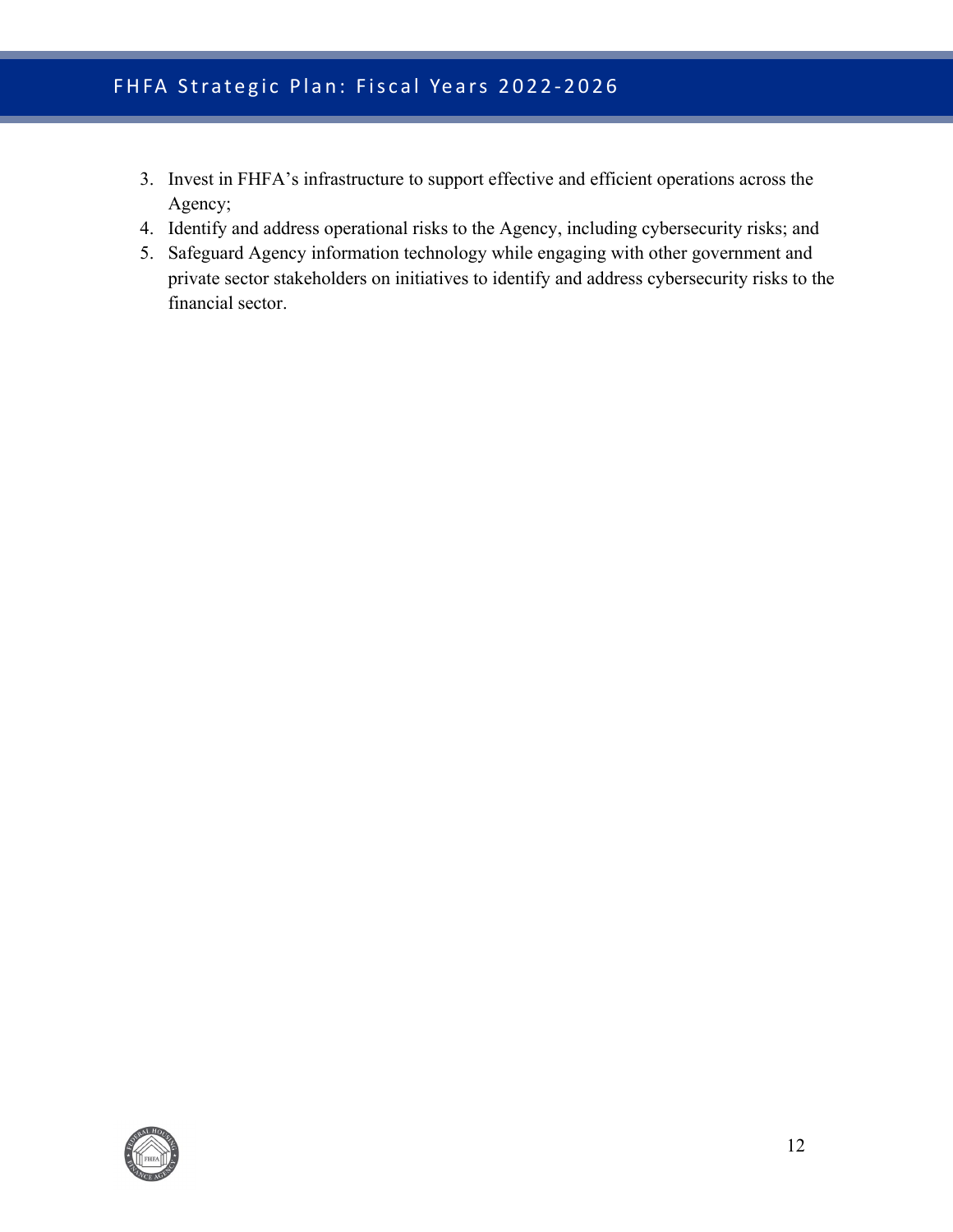# <span id="page-13-0"></span>**Challenges and Risks that May Hinder Achievement of Strategic Goals**

FHFA faces a series of economic and environmental factors that could influence the Agency's success in achieving its goals and objectives. These factors include the unpredictable path of the COVID-19 pandemic, a changing interest rate environment, supply-side constraints affecting housing affordability, and persistent climate change.

As the country emerges from the pandemic, there is uncertainty about the long-term effects on the economy and housing finance markets. A significant resurgence of COVID-19 could stress the financial markets, mortgage markets, and the regulated entities. Prior to the pandemic, house prices were growing at a moderate rate, mortgage interest rates were stable, yet housing inventory was low. Almost two years after the onset of the pandemic, house price growth has been historically high, fueled by low mortgage interest rates and low inventories of homes for sale.

Mortgage interest rates have increased from their pandemic lows and are expected to increase over the next two years. In a rising interest-rate environment, mortgages tend to prepay more slowly and the expected amount of time that mortgages remain outstanding increases. The reduction in prepayments typically results in lower net amortization income at the Enterprises, while the increase in the expected life of the mortgage portfolio generally increases the expected impairment and provision for credit losses. Higher mortgage rates could negatively affect new borrower affordability if the inventory of homes for sale remains tight. At the FHLBanks, rising rates have mixed effects on income from mortgage assets, but generally tend to increase the yields earned on invested capital.

The Agency's ability to affect the supply of affordable housing for low- and moderate-income households is limited, and the market is constrained by shortages. Both labor shortages and materials supply-side challenges reduce the affordability of new housing construction and the renovation of existing housing. Carpenters, plumbers, and electricians were in short supply prior to the pandemic, and the shortage is worse now. Notable materials shortages during 2021 included framing lumber, oriented strand board, and plywood. Shortages of labor and materials directly translates into higher prices of new and renovated housing.

Another challenge will be to ensure that external events do not negatively affect staff productivity and morale. FHFA staff have been exceptionally resilient over the past two years while addressing the economic impacts of the pandemic, leveraging lessons learned from prior crises to ensure that families, both homeowners and renters, were able to safely remain in their